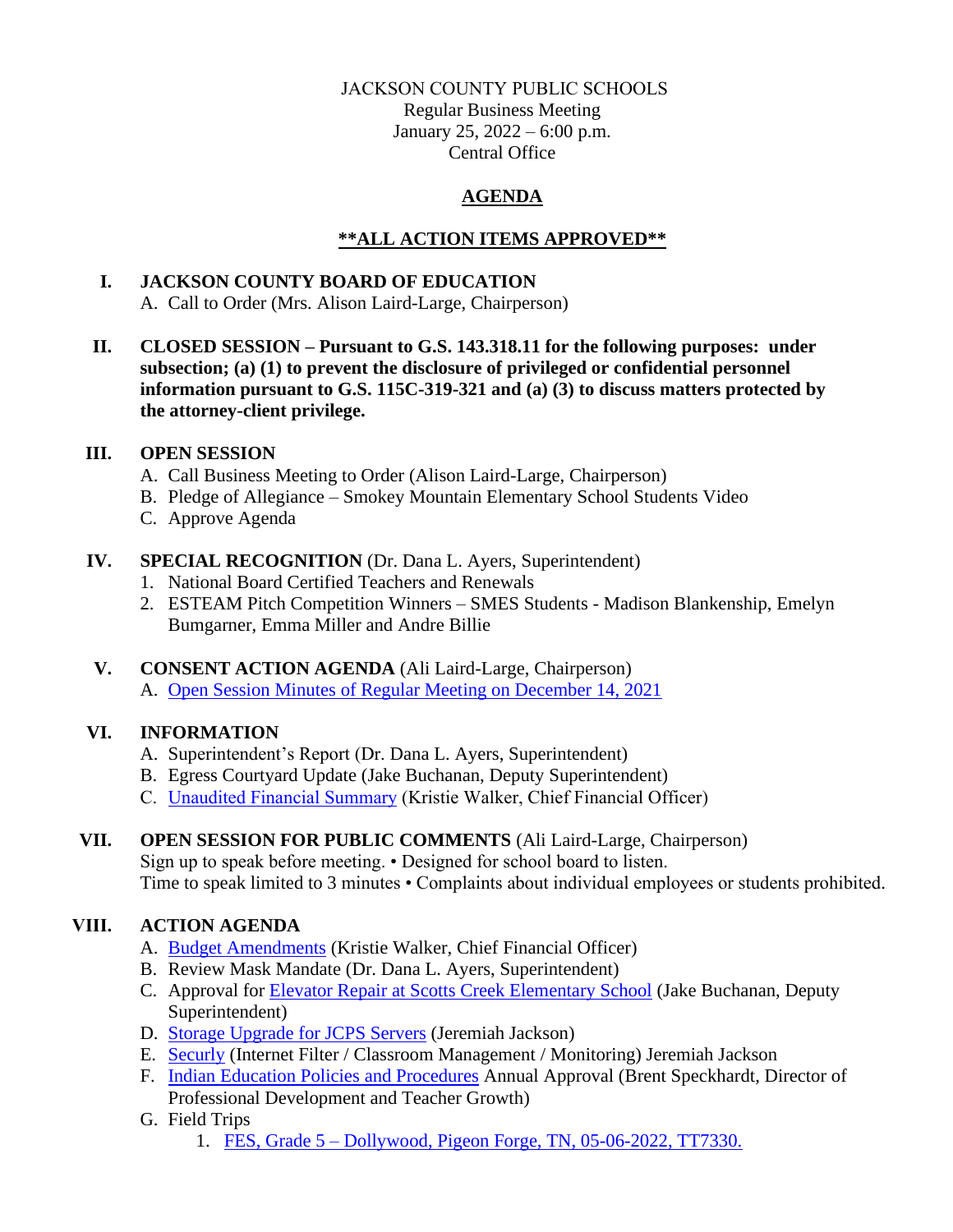- 2. FES, Grade 6 [Dollywood, Pigeon Forge, TN, 04-22-2022, TT7329.](https://jcpsmail-my.sharepoint.com/:b:/g/personal/cfields_jcpsmail_org/EXKRL0GB5_NJp9ao0wL2OygBW8YYxl8iiqapufKm1zscNA?e=sin1Qa)
- 3. CVES, Grade 8 [NC Zoo, Asheboro, NC, 05-04-2022 to 05-06-2022, TT7276.](https://jcpsmail-my.sharepoint.com/:b:/g/personal/cfields_jcpsmail_org/EWBEWVX0aVtNreKN_Vj43_YBQ8r0quoWQkTt0vAhy8YA0A?e=2yyZHF)

#### **IX. PERSONNEL ACTION AGENDA**

#### **Employee Recommendations:**

- 1. Bishop, Johnnie Nell Part-time Custodian, CVES
- 2. Broom, Anita Part-time Custodian, SMHS
- 3. Brown, Stephen Custodian, SMHS
- 4. Dezarn, Megan Custodian, SMHS
- 5. Dezarn, Megan Bus Driver, SMHS
- 6. Duggins, Lesley Project ACTIVATE Clinician/School Mental Health Clinician, CO
- 7. Eden, Zachary Substitute Bus Driver, BRS
- 8. Edwards, Robert Custodian-Bus Driver, SMHS
- 9. Evans, Kayla Bus Monitor, CVES
- 10. Frizzell, Earl Nathan Substitute Bus Driver, SMHS
- 11. Hill, Scott Custodian-Bus Driver, SMHS
- 12. Inestroza, LeeAnn Bus Driver, CVES
- 13. King, Mary Teacher, CVES
- 14. Korman, Elizabeth Teacher, BREC
- 15. Larch, Catherine EC Teacher Assistant, SMES
- 16. Martin, Shirley Grant Funded Tutor, SCES
- 17. McCraney, Reagan Interim Teacher, SCES
- 18. McKee, Jennifer Afterschool Tutor, BRS
- 19. Mills, Jordan Custodian, SMHS
- 20. Pepper, Susan Instructional Support Assistant, CVES
- 21. Pippio, Michelle Certified Nursing Assistant, JCS
- 22. Porter, David Part-time Custodian, CO
- 23. Reed, Tammy School Nutrition Assistant, CVES
- 24. Shuler, Brittany School Nutrition Assistant, SMES
- 25. Tappan, Cassidy School Nutrition Assistant, SMHS
- 26. Tompkins, Suzanne Custodian, SMHS
- 27. Watkins, Rebekkah Teacher, BRS
- 28. Wilson, Stephanie EC Teacher Assistant, BREC
- 29. Wingo, Summer Afterschool Assistant, CVES
- 30. Wright, Heather Custodian, SMHS

#### **Employee Resignations**

- 1. Adams, Bonnie EC Teacher Assistant, CVES
- 2. Breuer, Ashlyn Pre-K Teacher Assistant, SMES
- 3. Jones, Kennedy SEL Assistant, FES
- 4. McGaha, Edward Bus Driver, SMHS
- 5. Nation, Jennifer Driver Education Instructor, Bus Garage
- 6. Thomas, Christopher Technology Technician, CO

#### **Staff, Non-Staff and Returning Coach Recommendations:**

- 1. Davidson, Todd Head Coach Men's Track, SMHS Returning Non-Staff
- 2. Mulligan, Tyler Head Coach Men's Tennis, SMHS Returning Staff
- 3. West, Valerie Hope Assistant Coach District Boy's Basketball, SMHS District New Non-Staff